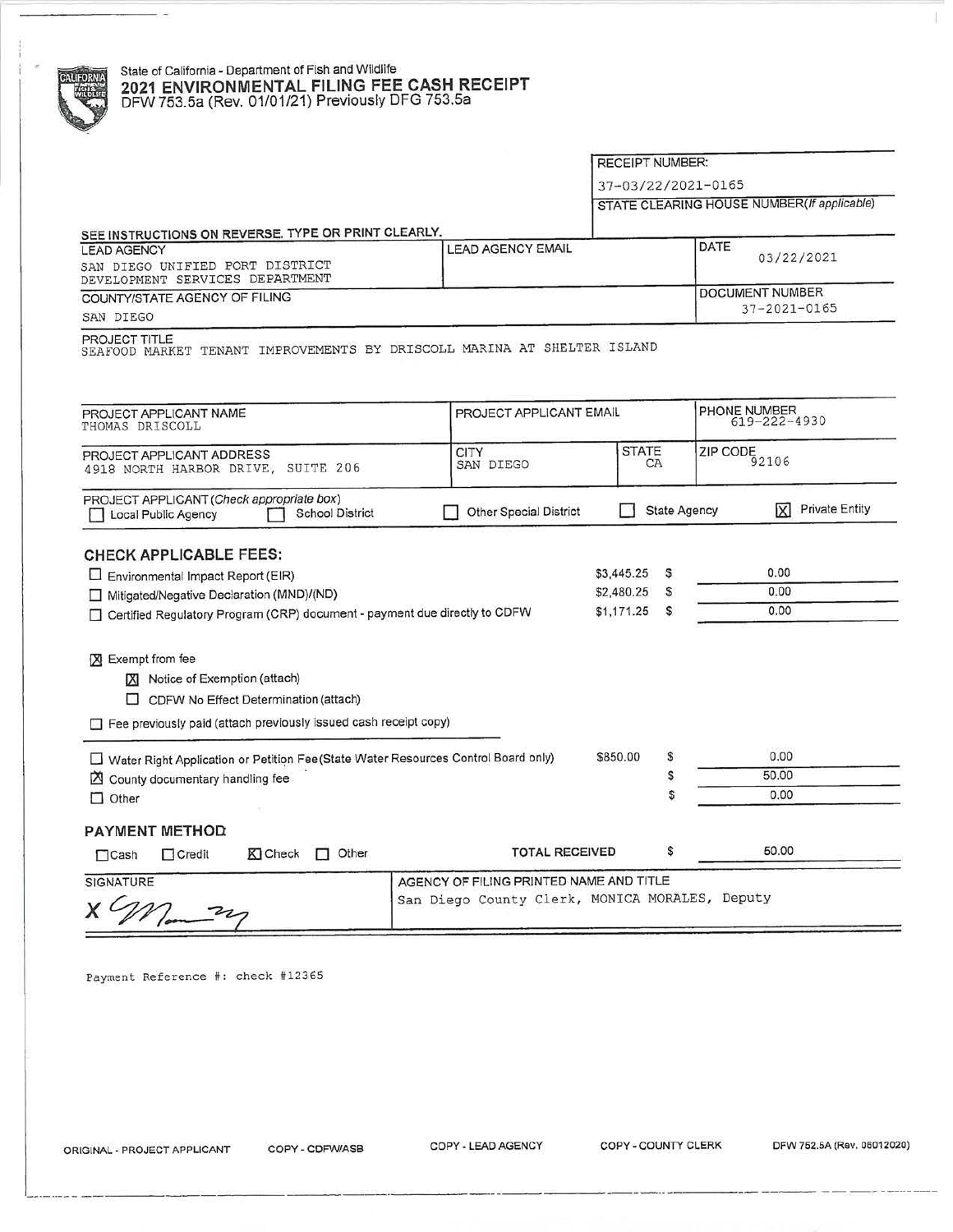

**FILED**<br>Mar 22, 2021 01:04 PM Ernest J. Dronenburg, Jr. SAN DIEGO COUNTY CLERK File # 2021-000198 State Receipt# 37032220210165

**SAN DIEGO COUNTY CLERK CEQA FILING COVER SHEET** 

THIS SPACE FOR CLERK'S USE ONLY

# Complete and attach this form to each CEQA Notice filed with the County Clerk **TYPE OR PRINT CLEARLY Project Title**

# SEAFOOD MARKET TENANT IMPROVEMENTS BY DRISCOLL MARINA AT SHELTER ISLAND

## Check Document being Filed:

Environmental Impact Report (EIR)

Mitigated Negative Declaration (MND) or Negative Declaration (ND)

•) Notice of Exemption (NOE)

Other (Please fill in type):

**FILED IN THE OFFICE OF THE SAN DIEGO** 

**COUNTY CLERK ON** March 22, 2021

Posted March 22, 2021 Removed \_

Returned to agency on \_\_\_\_\_\_\_\_\_ \_ Returned to agency on \_\_\_\_\_\_\_\_\_\_\_\_\_\_\_\_\_\_\_\_\_<br>DEPUTY

Filing fees are due at the time a Notice of Determination/Exemption is flied with our office.For more Information on filing fees and No Effect Determinations, please refer to California Code of Regulations, Title 14, section 753.5.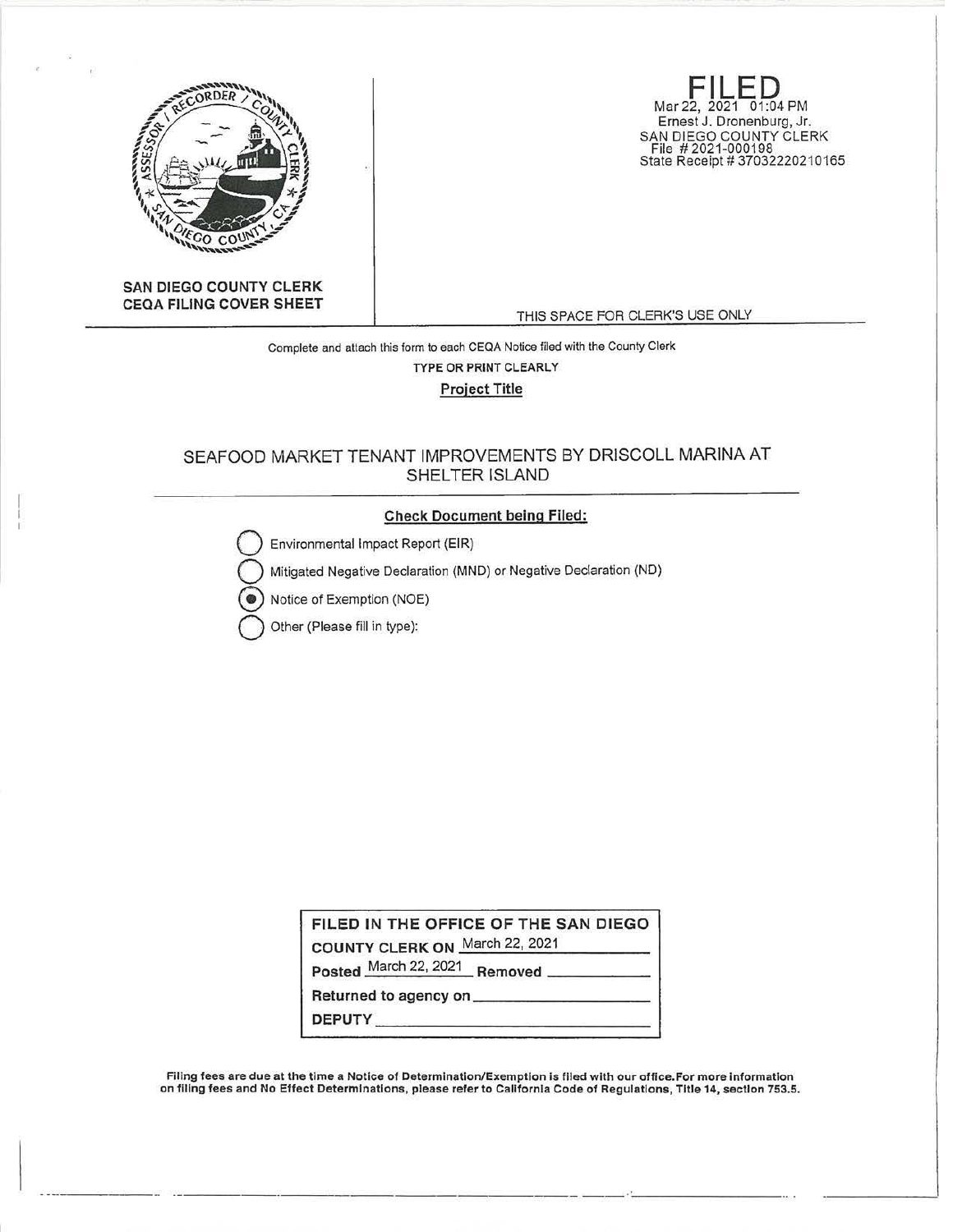### **Notice of Exemption Notice of Exemption** *CEQA Guidelines Appendix E*

| To: |                | Office of Planning and Research        | From: (Public Agency)                  |  |
|-----|----------------|----------------------------------------|----------------------------------------|--|
|     |                | 1400 Tenth Street, Room 121            | San Diego Unified Port District        |  |
|     |                | Sacramento, CA 95814                   | <b>Development Services Department</b> |  |
|     |                |                                        | 3165 Pacific Highway                   |  |
|     |                |                                        | San Diego, CA 92101                    |  |
|     | $\blacksquare$ | San Diego County Recorder/County Clerk |                                        |  |
|     |                | 1600 Pacific Highway, Suite 260        |                                        |  |
|     |                | San Diego, CA 92101-2480               |                                        |  |

**Project Title:** Seafood Market Tenant Improvements by Driscoll Marina at Shelter Island **Project Location - Specific:** 4904 North Harbor Drive, Suite 104, San Diego, CA 92106 **Project location - City:** San Diego **Project Location - County:** San Diego

**Description of Nature, Purpose, and Beneficiaries of Project:** The proposed project would involve tenant improvements for a seafood market by Driscoll Marina (Tenant) In the City of San Diego, California. Work to specifically complete the proposed project would involve the following improvements to approximately 1,868 square feet of existing building space for a seafood market: removal of existing door and window frames, woodframed wall, interior and exterior finishes, shower stall, and kitchen and washroom appliances; installation of new windows, interior and exterior doors, walls, partitioning, ceiling and floor finishes, restroom facilities, HVAC equipment, kitchen appliances including walk-in refrigerator/freezer/cooler, ice machine, water heater, sinks, cabinets, shelving units, work tables, and sales counters. A new sublease for operation of the seafood market would need to be approved after construction of the proposed improvements. Although the improvements would result in a negligible expansion of use within existing building space, the proposed use of a seafood market would support and be consistent with the existing nearby commercial fishing uses and would not impact their operations. Construction of the proposed project is anticipated to commence at the start of 2021 and would take approximately six (6) months to complete with ongoing modifications and maintenance as needed.

Due to its nature and limited scope, construction of the proposed project would generate a minor amount of vehicle trips and would require limited use of equipment. Therefore, significant impacts related to air quality, greenhouse gas emissions, and transportation and traffic are not anticipated to occur. Furthermore, the Tenant would be responsible for complying with all applicable federal, state, and local laws regarding construction demolition debris, hazards and hazardous materials, and stormwater.

## **Name of Public Agency Approving Project:** San Diego Unified Port District (SDUPD) **Name of Person or Agency Carrying Out Project:** Thomas Driscoll, Managing General Partner, 4918 North Harbor Drive, Suite 206, San Diego, CA 92106; (619) 222-4930

**Exempt Status: (Check one):** □ Ministerial (Sec. 21080(b)(1); 15268);

- □ Declared Emergency (Sec. 21080(b)(3); 15269(a));
- □ Emergency Project (Sec. 21080(b)(4); 15269(b)(c));
- **Categorical Exemptions: Existing Facilities (SG** *§* **15301) (Class 1), and Replacement or Reconstruction (SG § 15302) (Class 2)**
- o Statutory Exemption. State code number:

**Reason Why Project is Exempt:** The proposed project is determined to be Categorically Exempt pursuant to California Environmental Quality Act (CEQA) Guidelines Sections 15301 (Existing Facilities) and 15302 (Replacement or Reconstruction) and Sections 3.a. and 3.b. of the District's Guidelines for Compliance with CEQA because it consists of tenant improvements for operation of a seafood market, would not result in a significant cumulative impact due to the continuation of the existing use, would consist of the reconstruction of an existing facility, would be located on the same site as the structure replaced, and would have substantially the

 $\cdot$  .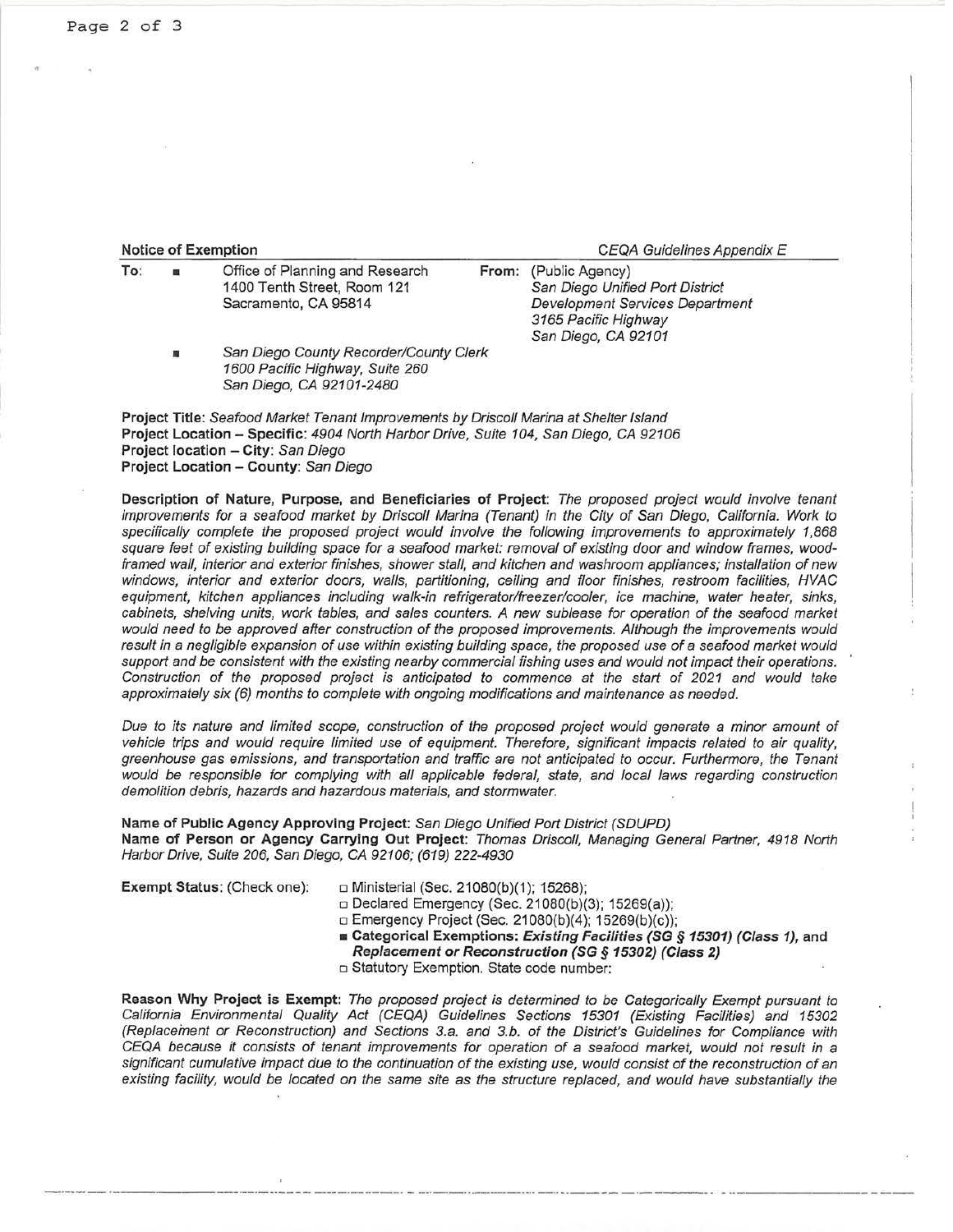same purpose and capacity. The District has determined none of the six exceptions to the use of a categorical exemption apply to this project (CEQA Guidelines Section 15300.2). Sections 3.a. and 3.b. of the District's CEQA Guidelines are as follows:

- 3.a. Existing Facilities (SG § 15301) (Class 1): Includes operation, repair, maintenance, or minor alteration of existing public or private structures, facilities, mechanical equipment, or topographical features, involving negligible or no expansion of use beyond that previously existing.
	- (3) Interior and exterior remodeling or alterations, involving negligible or no expansion of use beyond that previously existing, including, but not limited to, marine terminal facilities, and marineoriented commercial, industrial, and public and commercial recreational facilities, including buildings, piers, wharves, marine ways; railroads; airport facilities, runways, taxiways, aprons, and ancillary structures to those facilities; or mechanical systems and equipment.
	- (4) New and renewed short-term tenancy agreements which do not result in change in the existing use. This exemption does not apply to any new development associated with the activities of the tenant. This exception is also inapplicable if the cumulative impact of continuing the existing use or conditions in the same place, over time, is significant.
	- (5) Minor exterior or interior alterations to incorporate architectural changes.

## AND/OR

3.b. Replacement or Reconstruction (SG *§* 15302) (Class 2): Includes replacement or reconstruction of existing structures and facilities where the new structure will be located on the same site and will have substantially the same purpose and capacity as the structure being replaced.

**Lead Agency Contact Person and Telephone Number:** Michael Paul, (619) 686-8112

**Signature: --"zf!:\_,\_'fh \_\_\_\_ ti \_ \_\_\_,,"-\_\_\_**  Date:  $3 - 15 - 21$  Title: Assistant Planner

- Signed by Lead Agency
- Signed by Applicant

**Date received for filing at OPRIClerk:** 

------ -··--- - ----- -------------------------····---- -..J- •- --------- -- -----· -·- ·-·- -- ·- -